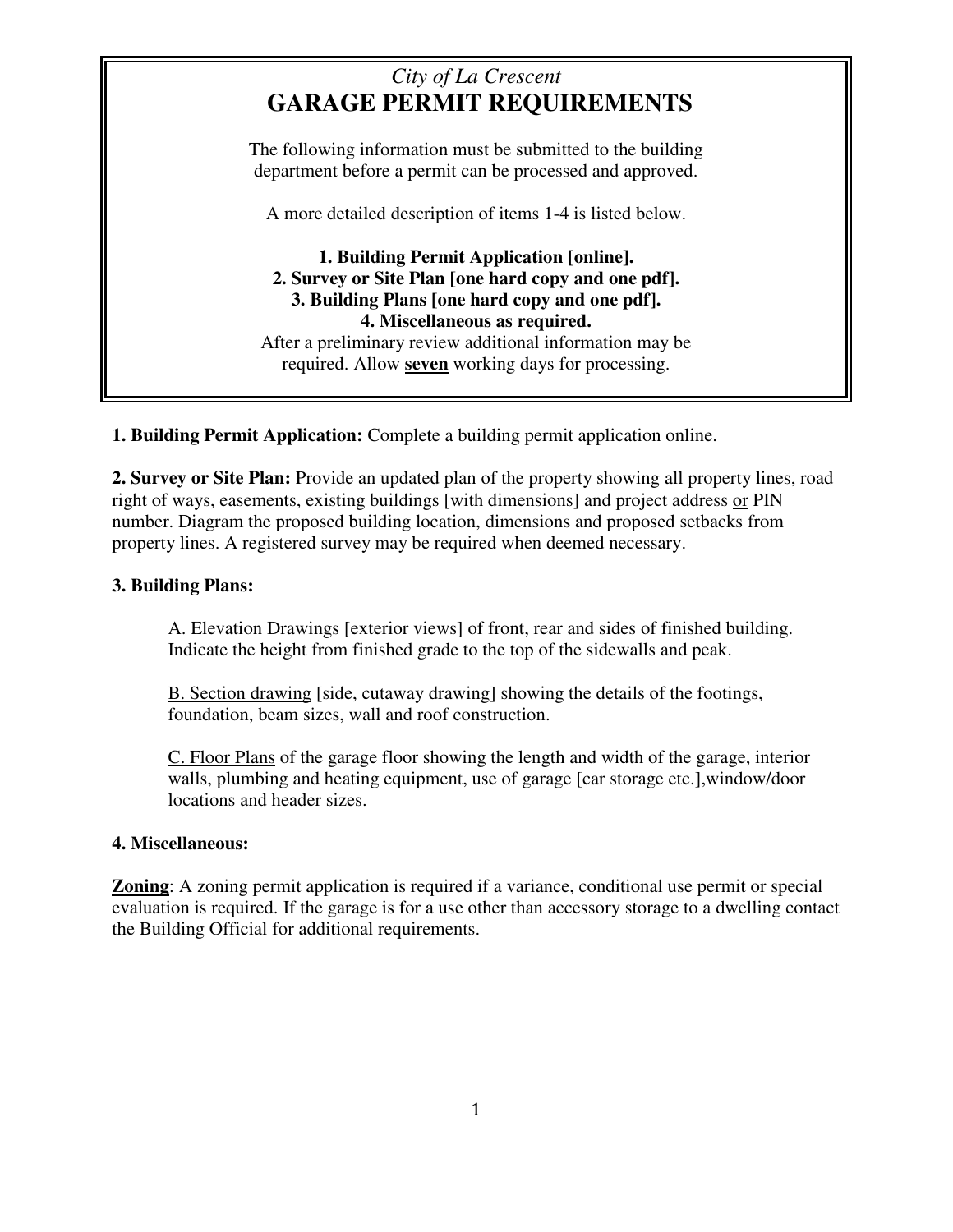**Permit Fees**: Building and zoning fees will be determined after the application and required plans have been approved. Fees must be paid in full before a permit can be issued or work can begin.

# **General Information**

### **Inspections Required:**

- 1. Footing inspection [before concrete is poured].
- 2. Framing
- 3. Electrical wiring rough-in and final by state electrical inspector
- 4. Insulation.
- 3. Final

For all inspections call 507-895-4409 **24** hours in advance.

**Footings:** Detached garages may be placed on an approved floating slab.

**Firewall:** Attached garages require a fire separation on the garage side of the common wall. The separation is required from the floor to the roof sheathing and common soffits. The separation material is typically one layer of 5/8" type X sheetrock [or equivalent], with joints in contact or sealed. If the firewall terminates at the ceiling with the ceiling sheet rocked the walls supporting the ceiling must be sheet rocked. The doors or openings in the wall must be 1 3/8" solid wood or have a 20-minute fire label.

**Driveway Permits:** Driveway permits may be required for access to cut streets if the curb is to be cut for access. For specific requirements contact the Building/Zoning Department at (507)- 895-4409.

**Electrical Wiring** must be inspected and approved by a State Electrical Inspector. To obtain a permit call Dave Holmand, to request an inspection call 507-346-7164 between 7am and 8:30 am, Monday through Friday.

**Excavations**: Before excavating call Gopher State One 48 hours in advance at 651-454-0002, Greater Minnesota call 1-800-252-1166 to verify the location of underground utilities, etc.

If you have any questions, please contact the Building Department Monday - Friday, 7:30 AM to 4:00 PM at: 507-895-4409, or write to, [swetterlin@cityoflacrescent-mn.gov,](mailto:swetterlin@cityoflacrescent-mn.gov) Shawn Wetterlin-Building Official, 315 Main Street, City of La Crescent, Minnesota, 55947.